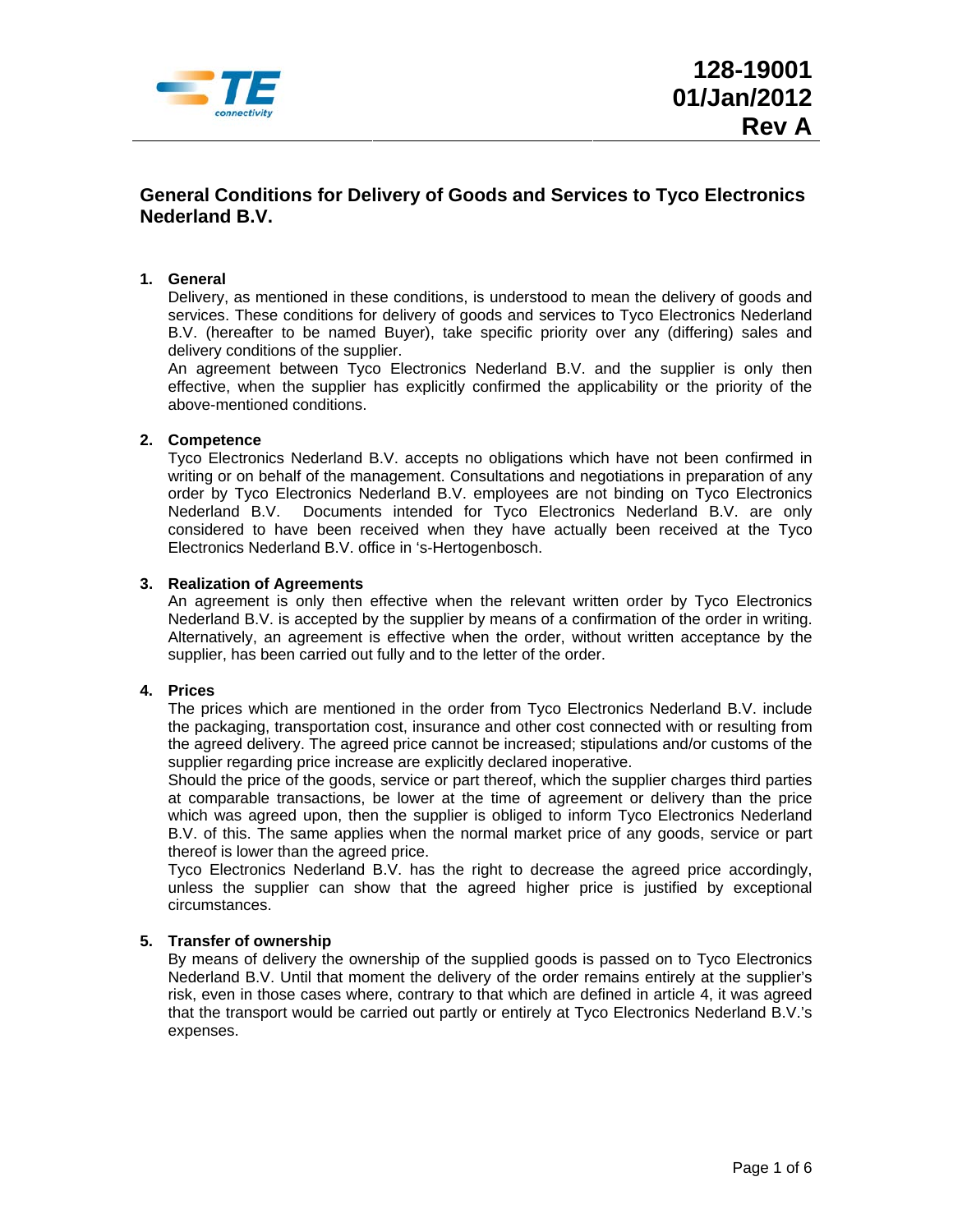

# **6. Quality**

Notwithstanding what is stated or stipulated in technical and other specifications, terms and descriptions in Buyer's order and accompanying Buyer's order, Seller guarantees with regard to the goods that shall be delivered to, on the order of or on behalf of Buyer, in each case:

- (a) That they comply entirely with what is specified or stated by or on behalf of Seller or in the agreement with regard to the quantity, description and quality;
- (b) That they are made, produced or assembled of or from new raw materials and new materials of good quality;
- (c)That they are made, produced or assembled with good engineering practice;
- (d) That, insofar as samples, models, specimens or examples are shown or made available to Buyer by or on behalf of Seller, they are identical and have the same characteristics of the samples, models, specimens or examples;
- (e) That they meet the applicable requirements with regard to capacity, production, efficiency, speed, use, serviceability, functionality, output, performance, etc., as agreed or as indicated or described in Buyer's order and/or in the specifications accompanying the order;
- (f) That they are entirely suitable for the purpose or purposes as stated by or on behalf of Buyer.

In the event the delivery consists of making available workforce, Seller guarantees that they shall meet the specifications or, if no specific arrangements are made regarding this, that they shall meet the relevant requirements for professional skill, and that the agreed number of workers shall be available throughout the agreed period.

If reference is made in the agreement and/or in related appendices to technical, safety, quality and/or other instructions that are not attached to the agreement, Seller shall be deemed to comply with them.

### **7. Delivery and Packaging**

The agreed delivery date is a deadline.

If the delivery date is not met, Tyco Electronics Nederland B.V. has the right to cancel the agreement without any notice, proof of default or legal intervention, without prejudice to Tyco Electronics Nederland B.V.'s right in such cases, whether or not the right to cancellation is applied, to claim full compensation, as well as any subsequent damages.

The supplier takes care that the packaging is such that the delivered goods will be delivered undamaged.

#### **8. Invoices and Payment**

- (a) Seller shall indicate Buyer purchase order/scheduling agreements numbers and any other information requested by Buyer in all the invoices, shipping documents, delivery notes, etc.
- (b) Any other parameter/instruction requested by Buyer shall also be followed by Seller as instructed.

(c) In addition, Seller engages, when requested by Buyer, to comply with Buyer guidelines on invoices to facilitate Optical Character Recognition and scanning.

Should Seller fail to comply with clause 8 (a), (b) or (c) above, Buyer will put everything on hold (including payment) until identification is made and/or the corrected invoice/other document is received. All penalty related claims originated from the delayed payments due to missing order parameters in supplier's invoices/documents or due to failure from Seller to comply with the Buyer instructions/guidelines will be refused by Buyer.

The term of payment for Tyco Electronics Nederland B.V. is 60 days unless differently negotiated between the Parties. The payment computation starts only after the delivery of the goods or the date in which the invoice is received by TE, whichever is the later.

Tyco Electronics Nederland B.V. has the right to a 2% discount on payments made within 8 days of the invoice date unless differently negotiated between the Parties. Tyco Electronics Nederland B.V. is not under any obligation to pay interest should the agreed term of payment not be met by Tyco Electronics Nederland B.V. Tyco Electronics Nederland B.V. is entitled to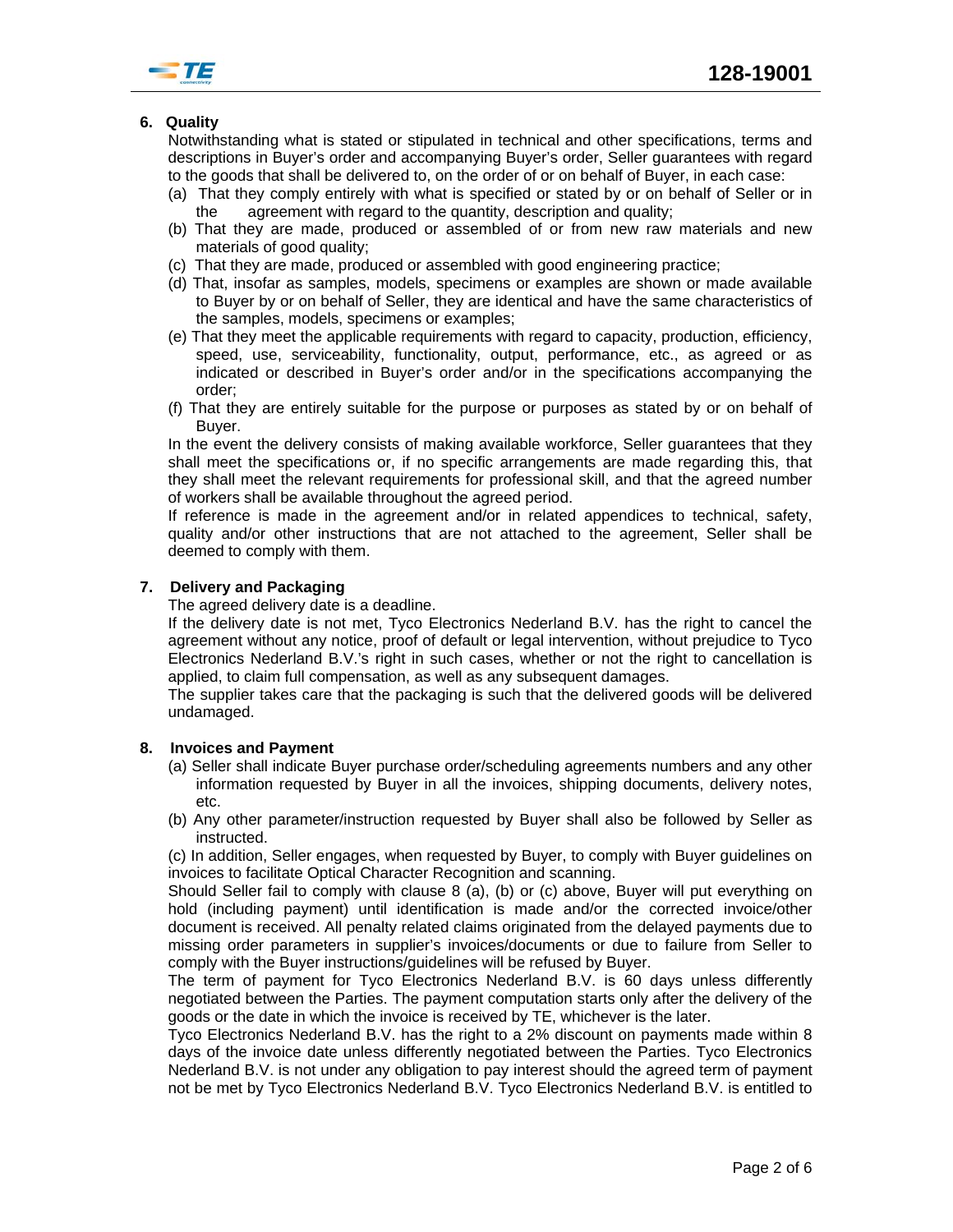

reduce the amount payable with whatever the supplier owes Tyco Electronics Nederland B.V. in whatever capacity.

## **9. Claims**

Acceptance of the goods does not impede in any way with Tyco Electronics Nederland B.V.'s right to put claims forward, within reasonable time of delivery, regarding such things as incorrect deliveries, quality and quantity. In such cases Tyco Electronics Nederland B.V. has the right without any notice, proof of default or legal intervention:

- (a) To have supplier supply the missing goods or have the incorrectly delivered goods replaced, or
- (b) To keep the delivered goods and reduce the price pro rata, or
- (c) To cancel the agreement and return all goods or part thereof at the supplier's cost or to keep the goods at his disposal.

The above is without prejudice to Tyco Electronics Nederland B.V.'s right to claim suffered damage or any subsequent damage.

#### **10. Liability**

The supplier guarantees that he has full power of disposition of the delivered goods. He also guarantees that the delivered goods meet all Tyco Electronics Nederland B.V.'s requirements and specifications, are in good condition, without any fault and entirely ready for its use and purpose.

Supplier guarantees that the delivery does not violate and patent law or any other rights of third parties and that the use, application and/or sale of the goods by Tyco Electronics Nederland B.V. cannot lead to such a violation nor any other wrongful act against any third party.

Supplier warrants that, with regard to the agreement, no or other compensation under whatever designation was given, is owed or will be given to persons employed by Tyco Electronics Nederland B.V. or others. Should the supplier act or have acted contrary to the above, then Tyco Electronics Nederland B.V. has the right to cancel the agreement without any notice, proof of default or legal intervention, without prejudice to Tyco Electronics Nederland B.V.'s right, whether or not instead thereof, to claim full compensation. The liability of the supplier as meant in this article is entirely without prejudice to Tyco Electronics Nederland B.V. rights towards third parties such as those from whom the supplier obtained the goods, materials, semi-finished products, etc. or those who rendered their services to the supplier in connection with his obligations ensuing from the agreement.

Seller is liable for all losses and damages which are directly or indirectly caused by goods which are or shall be delivered by or on behalf of Seller to, on the order of or on behalf of Buyer, or directly or indirectly caused by any use or application of these goods or any fault in these goods.

Seller is furthermore liable for all losses and damages which are directly or indirectly caused by any failure of or on the part of Seller in the fulfillment of any obligations towards Buyer.

### **11. Reservation of Rights**

Should the supplier use tools, machines, drawings, designs, specifications or any other material and/or knowledge put as his disposal by Tyco Electronics Nederland B.V. in order to fulfill the agreement, then he can only use these for the benefit of the earlier-mentioned agreement with Tyco Electronics Nederland B.V.

Tools, machines and other equipment which the supplier obtains or manufactures by Tyco Electronics Nederland B.V.'s order to fulfill the agreement, become the property of Tyco Electronics Nederland B.V. and the above terms of this article are applicable.

All mentioned goods and data remain the property of Tyco Electronics Nederland B.V. and will be returned to Tyco Electronics Nederland B.V. after completion of its use. The supplier is fully liable for loss, wrecking or damage of the goods and data from the moment of receipt until the moment Tyco Electronics Nederland B.V. received them back. Supplier guarantees that all data and knowledge which are thus put at his disposal will not be brought to any third party's notice and will be kept secret.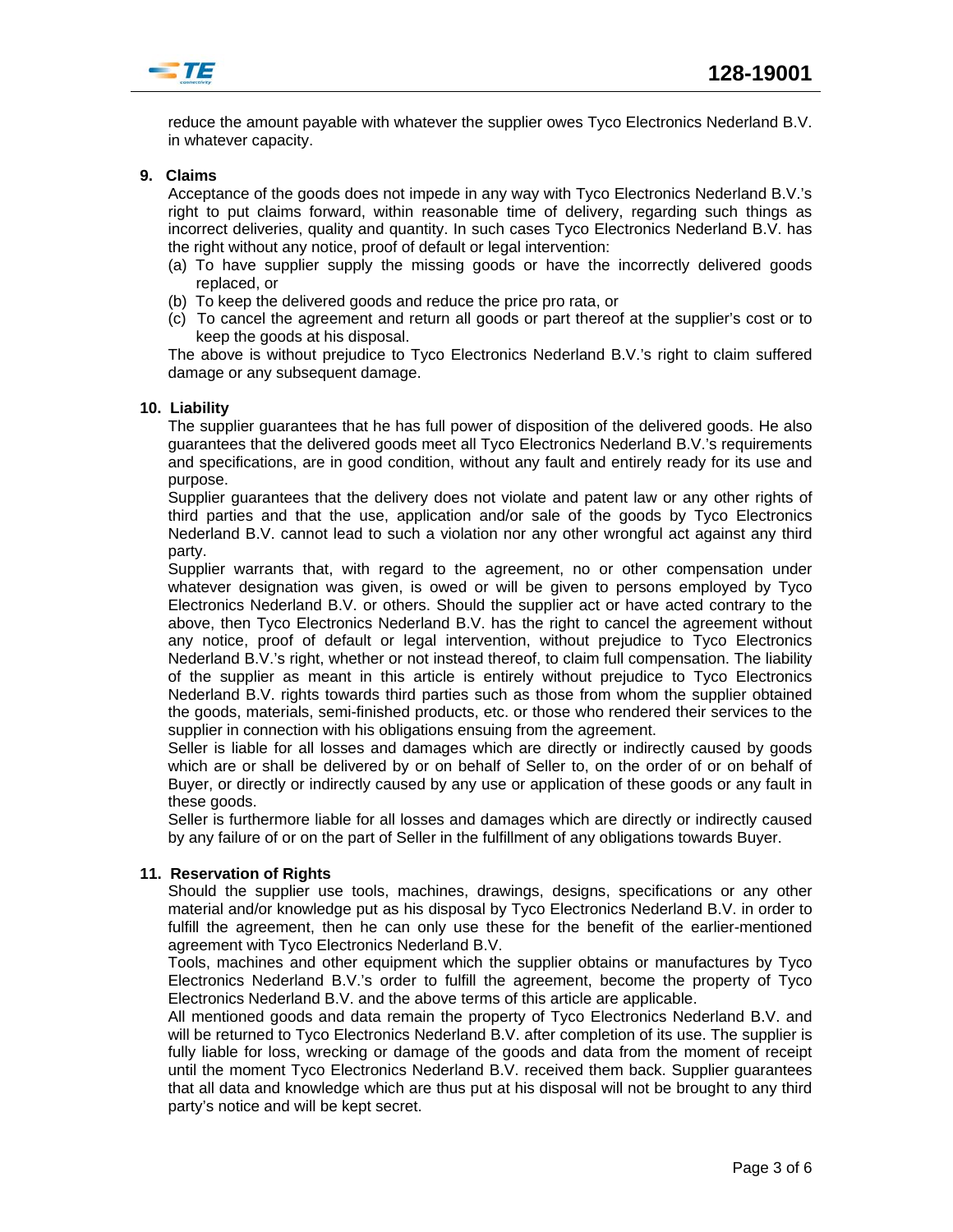

## **12. Cancellation**

Should the supplier not provide the security required by Tyco Electronics Nederland B.V. or not, not properly or not on time meet any obligation from any agreement with Tyco Electronics Nederland B.V., then Tyco Electronics Nederland B.V. has the right, without any notice, summons, proof of default or legal intervention to suspend or cancel the agreement partly or in its entirety. The latter also applies in case of supplier's bankruptcy or a petition thereto, suspension of payment or a petition thereto, legal restraint, seizure of movable or immovable goods, closure, transfer or liquidation of the supplier's company or any other important change in his financial situation. All claims on the supplier will be at call, without prejudice to Tyco Electronics Nederland B.V.'s right to full compensation, as well as sub sequential damages, without prejudice to Tyco Electronics Nederland B.V. rights ensuing from the agreement and the law.

## **13. Compliance with law**

All machinery, equipment and products (hereinafter "equipment") provided to Buyer shall be fully compliant with the law (including local laws, EU laws and any other applicable law). Environmental, Safety and Health regulations shall in particular be complied with. This includes, but is not limited to the obligation, for the Seller, to provide Buyer with where applicable:

- (a) A Declaration of Conformity or if applicable a Declaration of Incorporation where the Seller indicates all current EU legislation and standards the equipment complies to;
- (b) A user manual in the language of the user indicating (i) all relevant information regarding installation, operation and maintenance of the equipment (ii) the scope (iii) safety precautions to take and (iv) residual risks to which the user maybe exposed;
- (c) Any drawing and diagram, descriptions and explanations necessary for use, maintenance and repair of work equipment;
- (d) General description, description of operating and intended use;
- (e) Safety note, the residual risks to which individuals are exposed during installation, use maintenance and repair, and precautionary measures;
- (f) Instructions for safe installation, use, maintenance and repair of the equipment;
- (g) Materials Safety Datasheets compliant with current EU law for all hazardous chemicals supplied and in the language of the user;
- (h) Any other information requested by law or by Buyer. If any aspects of the equipment are found to be not compliant with the law the Buyer has the right at his sole discretion to return the equipment for a full refund; or request the equipment be modified to bring into compliance; or arrange suitable modifications at the expense of the Seller.

### **14. Information**

Supplier will immediately inform Tyco Electronics Nederland B.V. of all facts and/or circumstances which occur with supplier or third parties and which could be of importance to the fulfillment of the agreement.

### **15. Transfer or mortgage of supplier's rights**

Supplier may not transfer nor in any way mortgage his rights from the agreement without written approval from Tyco Electronics Nederland B.V.

### **16. Legal Obligations**

Supplier guarantees that, with regard to execution of the agreement in its broadest sense, he complies with the legal regulations of the country where his company is established, as well as any other applicable legal regulations.

### **17. Force Majeure**

Neither party shall be held responsible for any delay or failure in performance of any part of this Agreement resulting from any Act of God, fire, flood, explosion, war, strike, embargo, government requirement, civil or military authority, nature or the public enemy or any other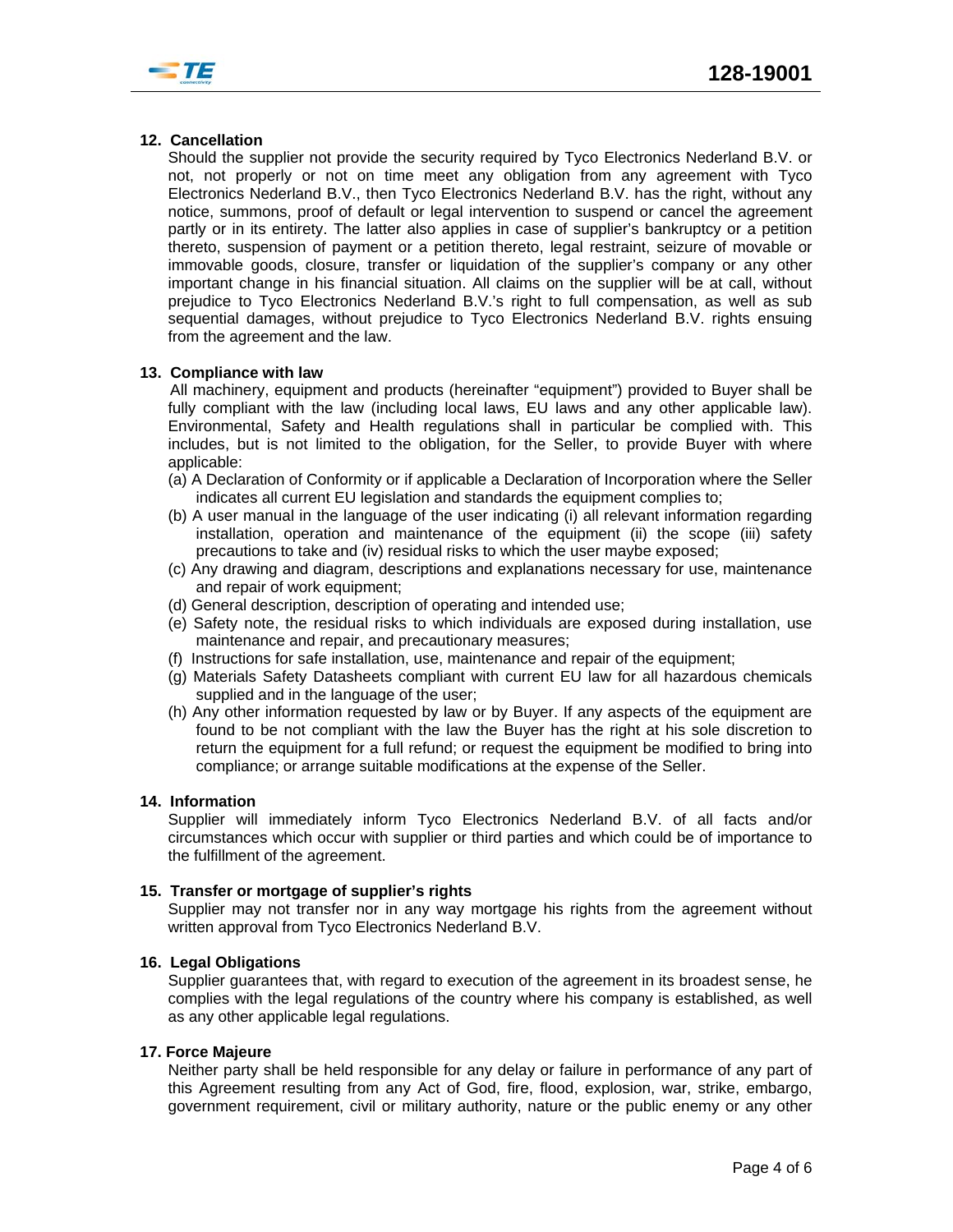

causes not foreseeable or beyond the control of the party whose performance must be suspended or excused, provided that such delay or failure in performance could not have been prevented by reasonable precautions, and such non-performing or delayed party gives the other party prompt written notice of the Force Majeure. Events such as delays in transportation, inability to obtain goods or materials, or other forms of supply disruption shall not constitute Force Majeure and shall not be an excuse to performance. In the event of Force Majeure, the non-performing party shall use its best efforts to recommence performance whenever and to whatever extent possible without delay, including through the use of alternate sources, workaround plans or other means.

If a Force Majeure Event or other similar extraordinary event causes seller to allocate limited resources between or among seller's customers, seller shall not provide to any other customers of seller priority over Buyer. If seller's delay or non-performance continues for a period of at least thirty (30) days, Buyer may terminate, at no charge, this Order.

### **18. Obsolescence, Diminishing Sources, and Discontinued Products**

(a) Upon determination by the seller, that a process/component required in the delivery of the item(s) ordered hereunder is unavailable, through no fault of seller, during the performance of this Order due to obsolescence or diminishing sources, or that such process/component is discontinued, seller shall immediately notify the Buyer of this condition or intention. The seller shall immediately define the shortage or pending obsolescence/discontinuance by providing the Buyer with (i) satisfactory evidence that its best efforts were made to obtain the affected parts required to meet current contractual requirements and that seller initiated preliminary investigation of alternate parts (i.e. parts that are technically and physically compatible with hardware design.); (ii) identify / propose any potential third party seller capable of supplying enough parts in the current year to meet the total contractual requirements; and (iii) offer Buyer an opportunity for a life-time buy of the affected product beyond the current contractual requirement, to include price and availability information. The forgoing is in addition

to seller's other obligations pursuant to this Order and shall in no event relive seller from any liability to Buyer for any damages arising as a result of any failure by seller to fully comply with the terms of this Order.

- (b) If, there are insufficient parts to meet current contractual requirements, the Buyer may, in addition to any other rights and remedies available to it under this Order or applicable law take one or more of the following actions: (i) assist seller with the procurement from a third party seller of enough parts to meet current contractual requirements; or (ii) authorize the procurement of the life-time buy parts; or (iii) terminate this order for default.
- (c) Seller acknowledges and agrees that a consistent and reliable source of supply is of utmost importance to Buyer. Seller further acknowledges that it has been selected by Buyer in part due to seller's willingness to maintain a reliable and consistent source of supply to seller for the product ordered hereunder. Therefore, seller covenants and agrees, by accepting this Order, to use its best efforts to maintain the ability to fulfill future orders placed by seller for any of the products subject to this Order for a period of at least twelve months following the last delivery date specified under this Order. If seller anticipates any difficulty in meeting Buyer's demand for any such product during such twelve month period (based on forecasts submitted by Buyer, whether binding or otherwise, or, if no such forecasts are available, then based on Buyer's purchasing history of the applicable product for the past two years), then seller shall immediately provide written notice of any such anticipated difficulty and shall use best efforts to remediate such difficulty to ensure an uninterrupted source of supply for Buyer. Seller acknowledges that this provision is a material term of this Order, and shall defend, indemnify and hold harmless Buyer from and against any and all loss, cost, expense claims and damages related to or arising out of seller's failure to fully comply with this provision.